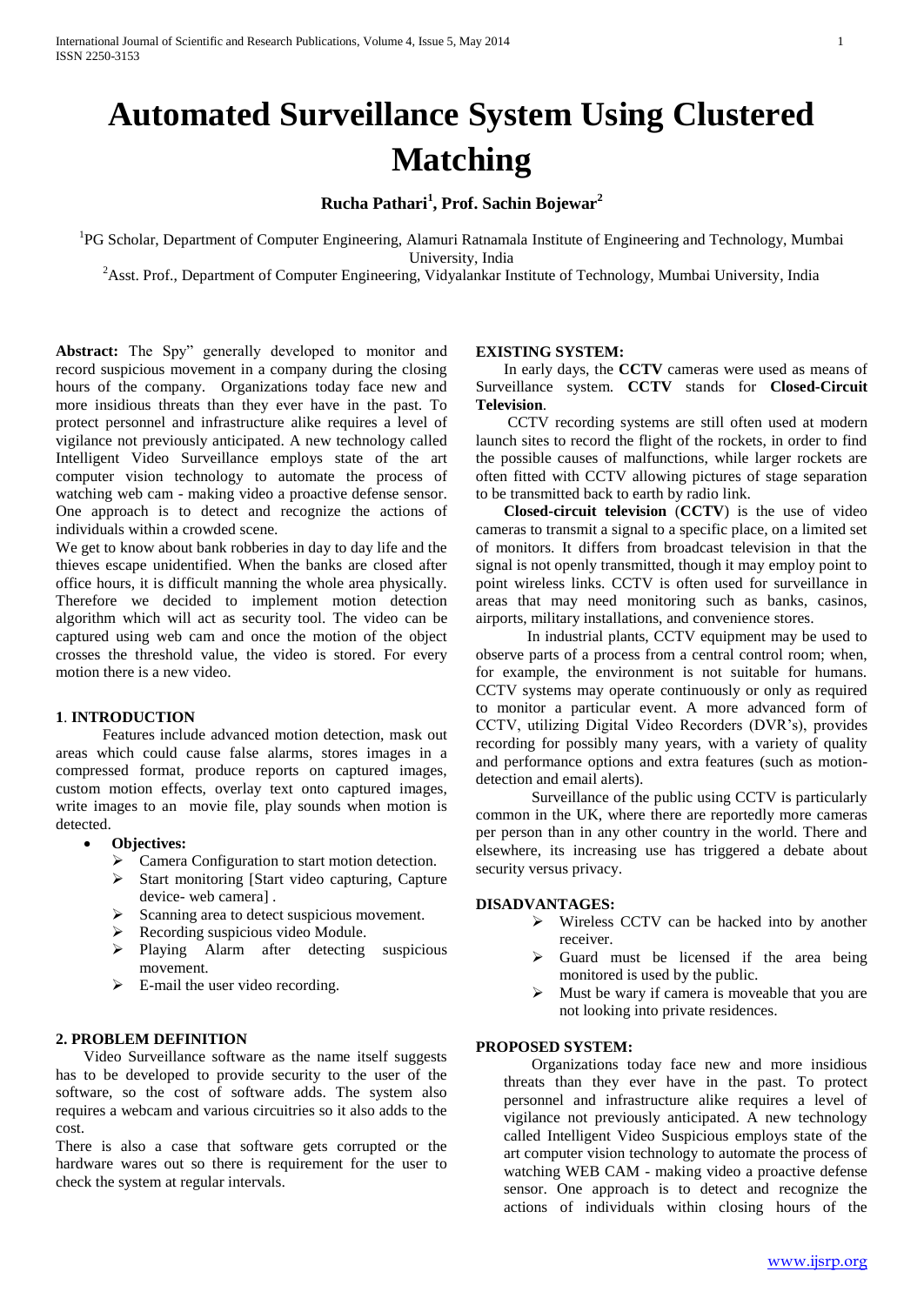company. This functionality has applications in public safety and airport security.

- **Increased safety:** If implemented properly, a video surveillance network can greatly improve the security of employers and employees alike. In order to be effective however, the network needs to be properly maintained and monitored on a regular basis so that security threats can be accurately assessed.
- **Theft deterrent:** The proper use of video surveillance has saved companies hundreds of dollars in stolen products. **Prompts good behavior:** Just as the presence of video surveillance cameras deters theft, it also promotes good behavior. Individuals are less likely to behave inappropriately if they know they are being monitored.
- **Provides evidence of a crime:** If a crime has occurred, it is easier to prove what actually took place using recordings of the video surveillance footage. While this method is certainly not fool proof, in most cases, it can prove invaluable.
- **Captures all desktop activities:** This system captures all desktop activities at client side PC and generates video clips.

## **3. ALGORITHM USED:**

## **Cluster Matching Algorithm:**

A new method for estimating displacements in computer imagery through cluster matching is presented. Without reliance on any object model, the algorithm clusters two successive frames of an image sequence based on position and intensity. After clustering, displacement estimates are obtained by matching the cluster centers between the two frames using cluster features such as position, intensity, shape and average gray-scale difference.

The performance of the algorithm was compared to that of a gradient method and a block matching method. The cluster matching approach showed the best performance over a broad range of motion, illumination change and object deformation.

In this study, clustering is used as a means to group pixels with similar feature's in each image frame; the displacements are estimated by matching clusters between two frames in the image sequence. The method should also be applicable to motion estimation for images containing deformable objects with varying brightness.

First, pixels in each image frame are clustered the two successive frames are treated independently. Each of the resulting clusters tends to be spatially connected because of the position constraint and contains pixels of similar grayscale values because of the intensity constraint. Second, clusters are matched between the two consecutive frames. In addition to the position and the intensity, the shape of each cluster and the average gray-scale difference between two clusters are used as matching criteria.

The Displacement between the two matching cluster centers is assigned to every pixel in the cluster. This results in a dense set of displacement estimates.



Fig.1 System Flow Diagram

# **Algorithm:**

## 1. START.

2. One of the most common approaches is to compare the current frame with the previous

Assume that we have an original 24 bpp RGB image called current frame (image), a grayscale copy of it (current Frame) and previous video frame also gray scaled (background Frame).

I. For the purpose we can declare new difference and threshold filters.

II. We initialized value to background Frame and apply the filters.

III. Store the filter value differences filter and threshold filter temporarily.

3. On this step we'll get an image with white pixels on the place where the current frame is different from the previous frame on the specified threshold value.

4. It's already possible to count the pixels, and if the amount of it will be greater than a predefined alarm level we can signal about a motion event.

5. At the beginning, we get the first frame of the video sequence as the background frame. And then we'll always compare the current frame with the background one. But it will give us the result with some drawback.

6. Our approach is to "move" the background frame to the current frame on the specified amount.

8. We move the background frame slightly in the direction of the current frame - we are changing colors of pixels in the background frame by one level per frame.

9. We create new filter as move towards and assign its current value to the background frame value. And this value assign to temporarily.

10. Assign processing filter value to the filter sequence and difference and threshold value with background value.

11. STOP.

### **4. CONCLUSION**

In this paper, we presented methods for detecting motion in a video surveillance system using webcam. We implemented the system which automatically detected suspicious activity. The proposed object tracking method successfully tracks the motion in consecutive frames. The system calculates Histogram for each frame and compare with threshold value, gives alarm, E-mail to user and do video recording from the time motion gets detected.